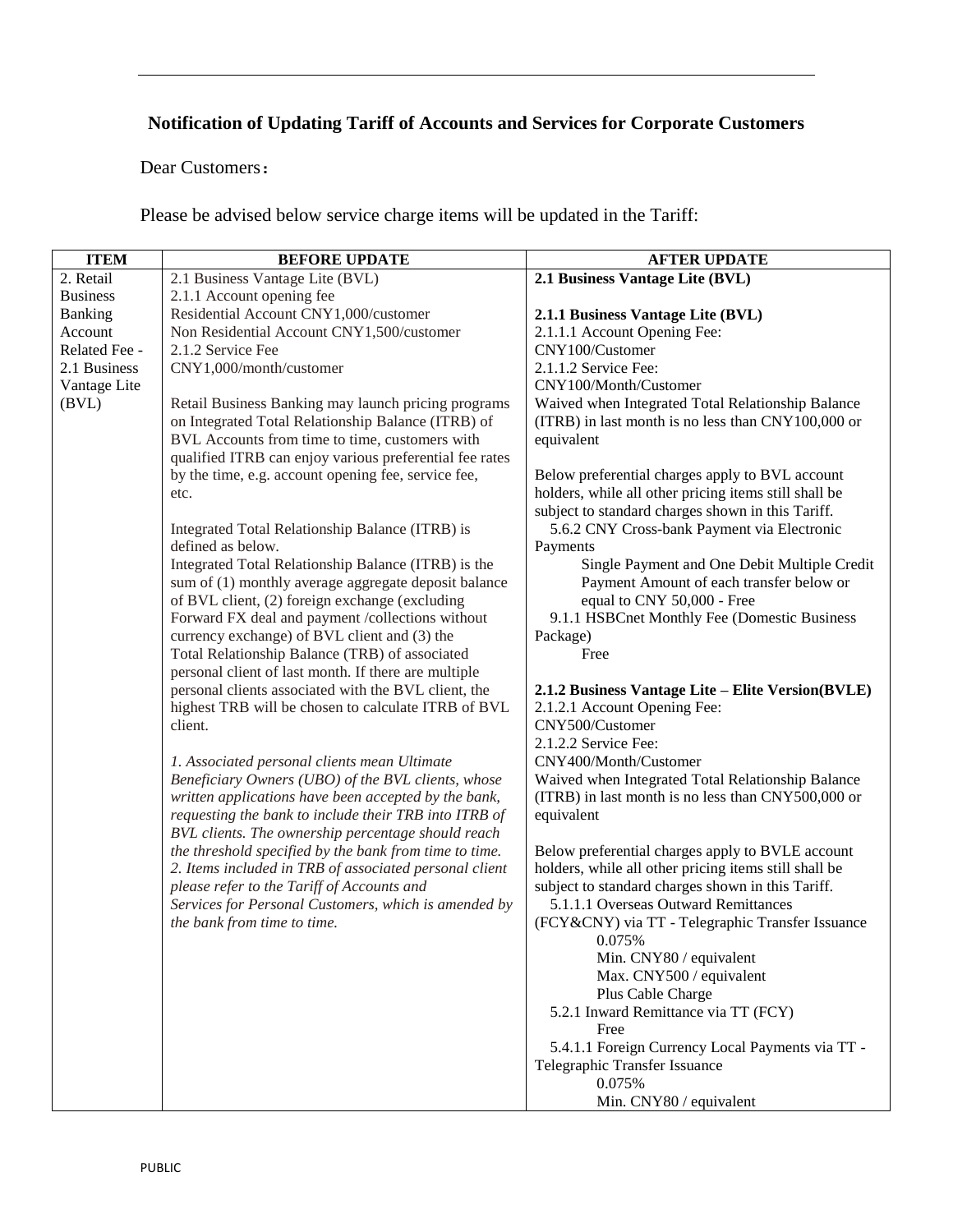| Max. CNY500 / equivalent                                             |
|----------------------------------------------------------------------|
| Plus Cable Charge                                                    |
| 5.5 Foreign Currency Local Inward Remittance via                     |
| TT                                                                   |
| Free                                                                 |
| 5.6.2 CNY Cross-bank Payment via Electronic                          |
| Payments                                                             |
| Free                                                                 |
| 9.1.1 HSBCnet Monthly Fee (Domestic Business                         |
| Package)                                                             |
| Free                                                                 |
|                                                                      |
|                                                                      |
| Integrated Total Relationship Balance (ITRB) is<br>defined as below: |
|                                                                      |
| Integrated Total Relationship Balance (ITRB) is the                  |
| sum of monthly average aggregate deposit balance of                  |
| BVL/BVLE client, foreign exchange (excluding                         |
| Forward FX deal and payment/collections without                      |
| currency exchange) of BVL/BVLE client and the Total                  |
| Relationship Balance (TRB) of associated personal                    |
| client.                                                              |
|                                                                      |
| 1. The associated personal client means Ultimate                     |
| Beneficiary Owner (UBO) of the BVL/BVLE client,                      |
| whose written application has been accepted by the                   |
| bank, requesting the bank to include his/her TRB into                |
| IRTB of BVL/BVLE client. The ownership percentage                    |
| should reach the threshold specified by the bank from                |
| time to time.                                                        |
| 2. Items included in TRB of associated personal client               |
| please refer to the Tariff of Accounts and Services                  |
| for Personal Customers, which may be amended by the                  |
| bank from time to time.                                              |
| 3. Business Vantage Lite - Elite Version(BVLE) could                 |
| be associated with one Premier Account of its $UBO(s)$               |
| and Business Vantage Lite (BVL) could be associated                  |
|                                                                      |
| with one Advance Account or Personal Banking                         |
| Account of its $UBO(s)$ .                                            |
| Notes:                                                               |
|                                                                      |
| (1) All fees under this section will be collected at                 |
| customer level, regardless of number of accounts                     |
| opened and/or maintained by such customer with the                   |
| bank.                                                                |
| (2) Account opening fee is applicable to newly                       |
| onboarding customers who does not maintain any                       |
| account in the bank previously or who have exited with               |
| all accounts closed, and apply for opening of a new                  |
| account with the bank.                                               |

Applicable to: corporate customers

Pricing Category: Market-oriented pricing item

Above service charge items update will come into effect from 9th Apr, 2020.